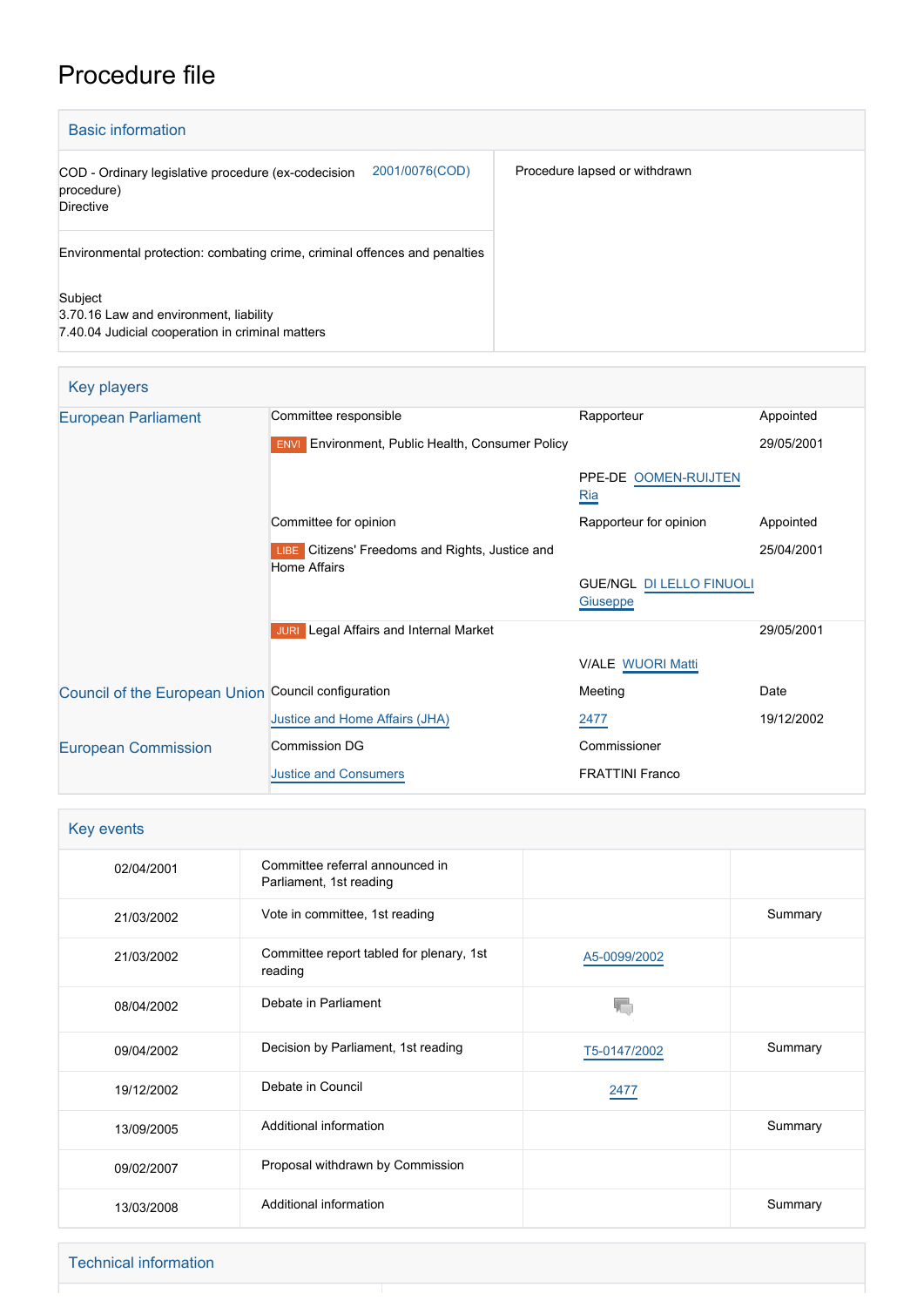| Procedure reference        | 2001/0076(COD)                                                 |
|----------------------------|----------------------------------------------------------------|
| Procedure type             | COD - Ordinary legislative procedure (ex-codecision procedure) |
| Procedure subtype          | Legislation                                                    |
| Legislative instrument     | <b>Directive</b>                                               |
| Legal basis                | EC Treaty (after Amsterdam) EC 175-p1                          |
| Stage reached in procedure | Procedure lapsed or withdrawn                                  |
| Committee dossier          | ENVI/5/14580                                                   |

#### Documentation gateway

|             | COM(2001)0139<br>OJ C 180 26.06.2001, p. 0238 E        | 13/03/2001 | EC | Summary |
|-------------|--------------------------------------------------------|------------|----|---------|
|             | PE314.349                                              | 21/02/2002 | EP |         |
| LIBE        | PE311.003/DEF                                          | 19/03/2002 | EP |         |
| <b>JURI</b> | PE312.751/DEF                                          | 20/03/2002 | EP |         |
|             | A5-0099/2002                                           | 21/03/2002 | EP |         |
|             | T5-0147/2002<br>OJ C 127 29.05.2003, p.<br>0027-0119 E | 09/04/2002 | EP | Summary |
|             | COM(2002)0544<br>OJ C 020 28.01.2003, p. 0284 E        | 30/09/2002 | EC | Summary |
|             |                                                        |            |    |         |

#### Additional information

European Commission **[EUR-Lex](http://ec.europa.eu/prelex/liste_resultats.cfm?CL=en&ReqId=0&DocType=COD&DocYear=2001&DocNum=0076)** 

## Environmental protection: combating crime, criminal offences and penalties

PURPOSE : to ensure a more effective application of Community law on the protection of the environment by establishing throughout the Community a minimum set criminal offences. CONTENT : in order to guarantee a high level of protection of the environment the increasing problem of environmental crime must be tackled. The Community has adopted numerous acts of legislation protecting the environment. Member States have to transpose and implement those acts. Experience has shown, however, that the sanctions currently established by the Member States are not always sufficient to achieve full compliance with Community law. Not all Member States provide for criminal sanctions against the most serious breaches of Community law protecting the environment. Therefore, a minimum standard on constituent elements of criminal offences in breach of Community law protecting the environment needs to be established. In order to ensure its better and harmonised application in all Member States, this objective can be better achieved by the Community than at the level of the Member States. The proposed draft Directive shall only apply to activities which are in breach of Community law protecting the environment and/or rules adopted by Member States in order to comply with such Community law. Definitions of constituent elements of criminal acts are therefore to be read as corresponding definitions in existing Community law. The proposal does not cover all activities regulated by Community law, but only important types of pollution which can be attributed to individuals or legal persons. For instance, the directive would not apply to pollution caused by diffuse sources, even it is widely covered by Community law setting up quality objectives. With regard to natural persons, the Directive would oblige Member Sates to provide for effective, dissuasive and proportionate criminal penalties against breaches of Community law. In order to protect the environment effectively, it is important to include sanctions against complicity (participation and instigation) in the offences defined in Article 3. In serious cases, Member States would have to be provided for the possibility of imprisonment. As concerns legal persons, it is essential for effective enforcement of Community law protecting the environment that legal persons can be held liable and that sanctions against legal persons are taken throughout the Community. However, for some Member States it might be difficult to provide for criminal sanctions against legal persons without changing fundamental principles of their national legal systems. This proposal therefore sets a minimum standard of environmental protection through criminal law. According to Article 176 EC, Member States are free to maintain or to introduce more stringent protective measures. For instance, they may establish additional offences and/or additional types of sanctions or penalties.?

# Environmental protection: combating crime, criminal offences and penalties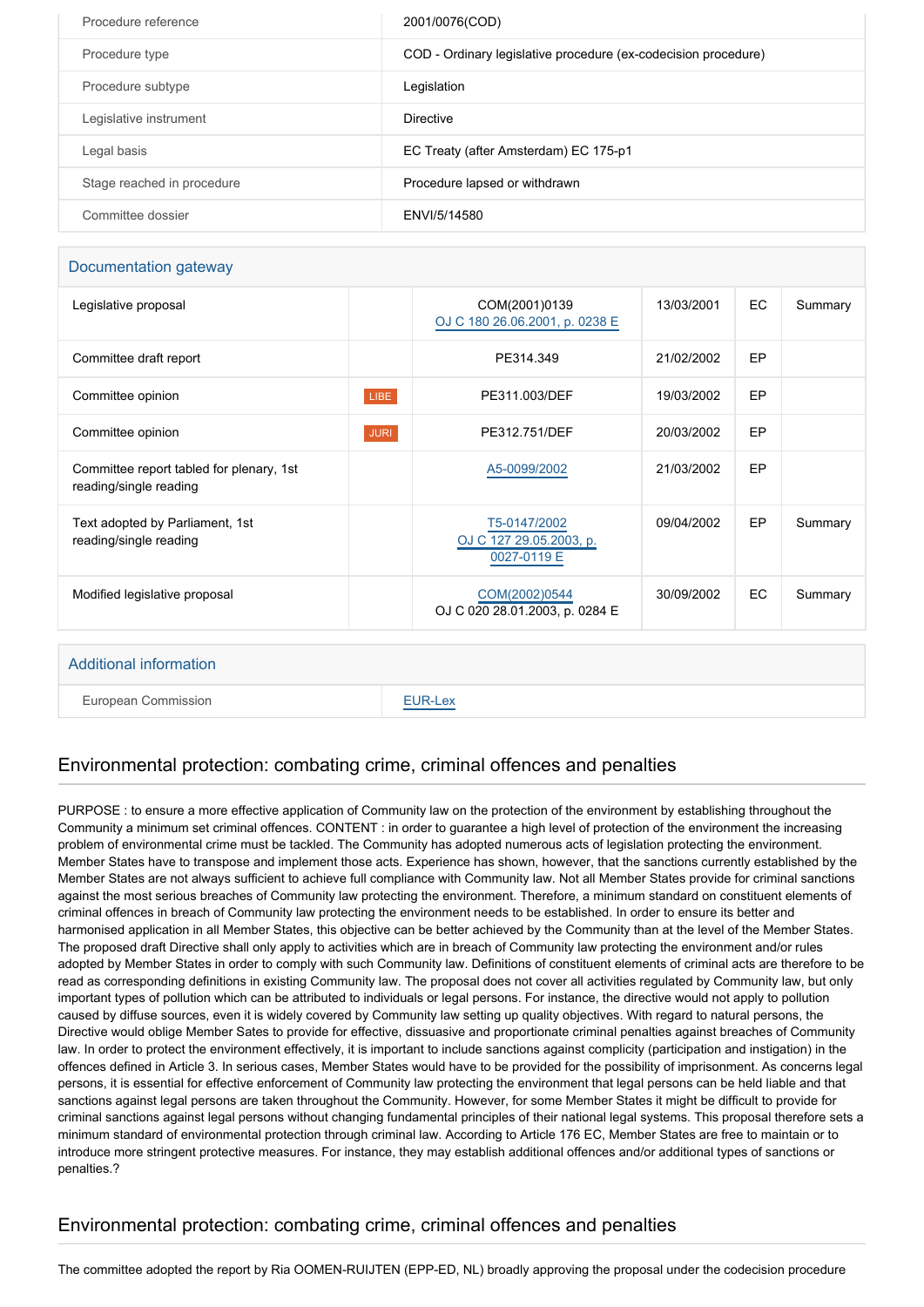(1st reading), subject to a few amendments. In particular, it wanted to ensure that incitement to breaking the law was also classed as an offence under the directive and that provision was made for the possibility of confiscating any profits gained as a result of the offences. It also added pollution of the air, soil or water with harmful substances or ionising radiation to the list of offences and deleted the annex itemising the existing Community legislation protecting the environment, preferring to refer to breaches of law in general terms.?

#### Environmental protection: combating crime, criminal offences and penalties

The European Parliament adopted the report by Mrs Ria OOMEN-RUIJTEN (EPP-ED, NL) on the draft directive for environmental protection through the criminal law. Parliament makes it clear in the recitals that the directive contains only minimum rules, thereby leaving Member States free to introduce or apply more stringent penalties. Overall, the Parliament adopted the amendments tabled by the committee responsible (please refer to the summary dated 21/03/02). On a technical level, the Parliament preferred this proposal for a directive as opposed to the Council's proposed framework decision on the criminalisation of activities harmful to the environment. The framework decision lists a number of activities which are to be deemed criminal offences when they are committed intentionally or with serious negligence. (Refer to CNS/2000/0801). The Parliament wants to make the framework decision dependent on the proposed directive and deletes those parts which are covered by the directive. Parliament has amended the Commission's draft directive to ensure that incitement to breaking the law is also classed as an offence. It wants extradition to be possible in connection with custodial sentences, so that offenders can be punished in the country where the damage was done. It has added pollution of the air, soil and water with harmful substances or ionising radiation to the list of offences and has deleted the annex itemising Community legislation protecting the environment, preferring to refer to breaches of law in general terms.?

# Environmental protection: combating crime, criminal offences and penalties

In its amended proposal, the European Commission accepted in full or partially 16 out of the 24 amendments adopted by the Parliament at its plenary session in April 2002. The amendments concern the following issues: - legal basis : the Commission agrees with the Parliament and proposes that the proposed Directive be based on Article 175(1) TEC); - subsidiarity principle :the amendment makes it clear that criminal law provisions are to be deployed at national level and that the Directive is not intended to empower the Community to intervene in national criminal law provisions; - Community competence : the amendment clarifies that, in the context of the distribution of powers between the Community and the Union, the proposal for a Directive under the first pillar is the appropriate legal instrument and that Article 175 (1) TEC is the correct legal basis for the protection of the environment through criminal law in the Community. It is fully in line with the Commission's position concerning the Community competence to oblige Member States to provide for criminal sanctions against breaches of environmental legislation; - reference to the Tampere European Council: referring to the political mandate given by the Tampere European Council, which identifies environmental crime as a priority sector where the Member States should agree common definitions and sanctions in the field of national criminal law. It is a political statement that is not appropriate in the recitals of a legal text; - clarifying that the use of criminal sanctions is indispensable for the purpose of enforcing environmental rules and that the EC Treaty provides scope for criminal sanctions; - more stringent national measures : Member States are free to maintain or introduce more stringent protective measures; - "production" of hazardous waste : Community environmental legislation does not provide for a general prohibition against the production of hazardous waste. For this reason, it is impossible to refer to production in the proposal; - extradition : this amendment suggests adding a reference to the fact that prison sentences referred to in the Directive are to be subject to extradition or surrender. Requiring that the penalties be such as to give rise to extradition is in conformity with other UE texts and is accepted in principle. The amendment is slightly reworded. On the other hand, the Commission rejects the amendments which make erroneous reference to Article 31 TEU. The reference to Article 31 (e) TEU focuses on EU ("third pillar") competence to provide for judicial cooperation in the fields of organised crime, terrorism and illicit drug-trafficking under the Title VI of the EU Treaty. It also rejects the amendment concerning the addition of a reference to instigation in the definition of "activities". It also rejects the idea of the deletion of the Annex to the proposal. This Annex has been considered as necessary as the Diretcive will oblige the member States to provide for criminal sanctions within their national legalsystems and that it would be impossible to provide so such criminal sanctions without them to be clearly defined. In addition, the Commission rejects more technical amendments for the reasons of legal uncertainty (in particular, the amendment concerning "harmful substances", the term is considered to be toovague and "nuclear materials" (it is legally impossible to provide for criminal sanctions against unauthorised activities dealing with nuclear materials under the legal basis of the proposal for a Directive, Art. 175 TEC. Lastly, the Commission rejects the proposal to add the word "criminal" to Article 4 of the proposal for linguistic reasons (this word does not have the same meaning in all the Community languages and risks slowing down the adoption of the Directive.?

## Environmental protection: combating crime, criminal offences and penalties

 The Court of Justice upheld the Commission's application and annulled the Council's Framework Decision (2003/80/JHA) on protection of the environment through criminal law (see summary dated 31/03/2003). The Commission had been supported in these proceedings by the European Parliament and the Economic and Social Committee.

The Court's ruling confirmed the Commission's central argument that, on account of both its aim and content, the Framework Decision had as its main purpose the protection of the environment, and the majority of its provisions could therefore have been properly adopted on the basis of the EC Treaty (the "Community method"), i.e. through the directive proposed by the Commission, rather than on the "third pillar" of the EU Treaty as the Council had chosen.

The Court's judgment was based on the following line of reasoning: although, as a general rule, neither criminal law nor the rules of criminal procedure fall within the Community's competence, that does not prevent the Community legislature, when the application of effective, proportionate and dissuasive criminal penalties by the competent national authorities is an essential measure for combating serious environmental offences, from taking measures that relate to the criminal law of the Member States which it considers necessary in order to ensure that the rules which it lays down on environmental protection are fully effective.

Since the Framework Decision adopted by the Council in 2003 encroaches on the powers which the EC Treaty confers on the Community and thereby infringes the Treaty on European Union, which gives priority to such powers, the Court annulled that Decision in its entirety. This will